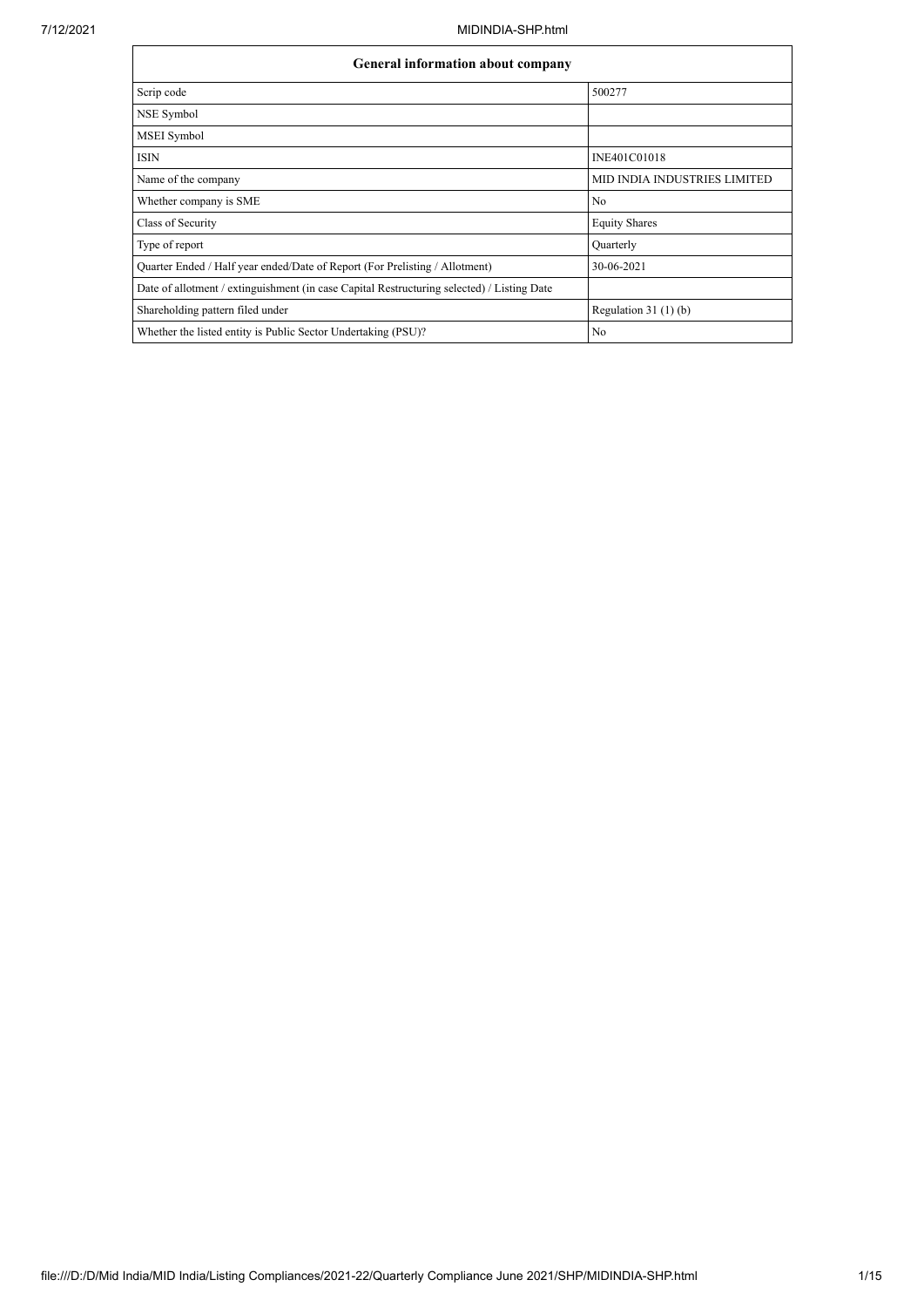|                | <b>Declaration</b>                                                                        |                |                                |                       |                             |  |  |  |  |  |
|----------------|-------------------------------------------------------------------------------------------|----------------|--------------------------------|-----------------------|-----------------------------|--|--|--|--|--|
| Sr.<br>No.     | Particular                                                                                | Yes/No         | Promoter and<br>Promoter Group | Public<br>shareholder | Non Promoter-<br>Non Public |  |  |  |  |  |
|                | Whether the Listed Entity has issued any partly paid up shares?                           | No             | N <sub>0</sub>                 | N <sub>0</sub>        | N <sub>o</sub>              |  |  |  |  |  |
| $\overline{2}$ | Whether the Listed Entity has issued any Convertible Securities                           | N <sub>o</sub> | No                             | N <sub>0</sub>        | No                          |  |  |  |  |  |
| 3              | Whether the Listed Entity has issued any Warrants?                                        | No             | N <sub>0</sub>                 | N <sub>o</sub>        | No                          |  |  |  |  |  |
| $\overline{4}$ | Whether the Listed Entity has any shares against which<br>depository receipts are issued? | No             | No                             | N <sub>0</sub>        | No                          |  |  |  |  |  |
| 5              | Whether the Listed Entity has any shares in locked-in?                                    | No             | No                             | N <sub>o</sub>        | N <sub>o</sub>              |  |  |  |  |  |
| 6              | Whether any shares held by promoters are pledge or otherwise<br>encumbered?               | N <sub>o</sub> | No                             |                       |                             |  |  |  |  |  |
| $\overline{7}$ | Whether company has equity shares with differential voting<br>rights?                     | N <sub>0</sub> | N <sub>0</sub>                 | N <sub>0</sub>        | No                          |  |  |  |  |  |
| 8              | Whether the listed entity has any significant beneficial owner?                           | Yes            |                                |                       |                             |  |  |  |  |  |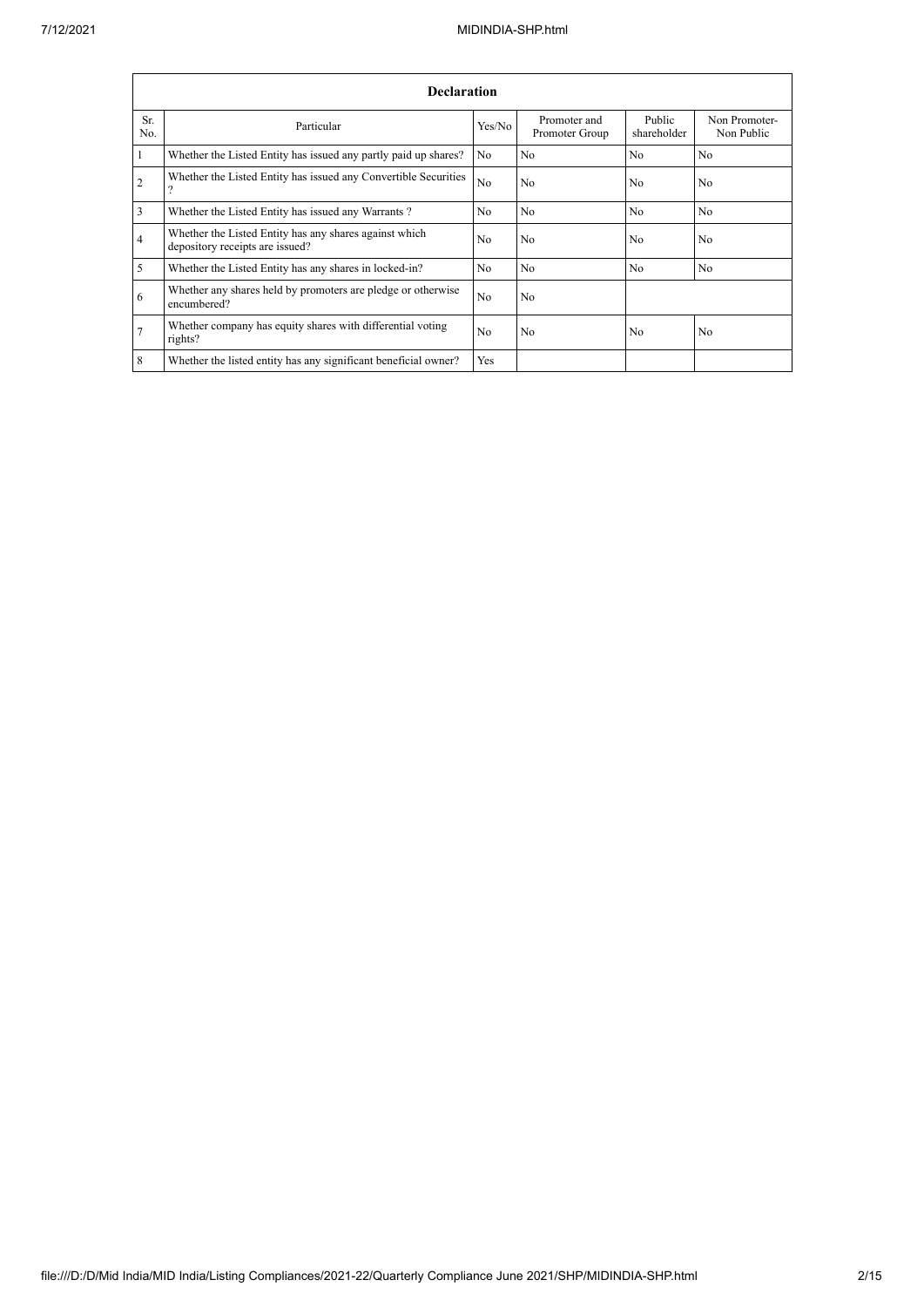|                          | Table I - Summary Statement holding of specified securities |              |                                                            |                             |                          |                                                                    |                                                                                                                      |                                                                  |               |          |                     |
|--------------------------|-------------------------------------------------------------|--------------|------------------------------------------------------------|-----------------------------|--------------------------|--------------------------------------------------------------------|----------------------------------------------------------------------------------------------------------------------|------------------------------------------------------------------|---------------|----------|---------------------|
|                          | Category<br>Nos. Of<br>of<br>shareholder<br>(III)<br>(II)   |              | No. of<br>fully paid<br>up equity<br>shares<br>held $(IV)$ | No. Of<br>Partly<br>paid-up | No. Of<br>shares         | Total nos.<br>shares<br>held (VII)<br>$= (IV) +$<br>$(V)$ + $(VI)$ | Shareholding as a<br>% of total no. of<br>shares (calculated<br>as per SCRR,<br>1957) (VIII) As a<br>% of $(A+B+C2)$ | Number of Voting Rights held in each<br>class of securities (IX) |               |          |                     |
| Category<br>$($ $\Gamma$ |                                                             | shareholders |                                                            | equity                      | underlying<br>Depository |                                                                    |                                                                                                                      | No of Voting (XIV) Rights                                        |               |          | Total as a          |
|                          |                                                             |              |                                                            | shares<br>held<br>(V)       | Receipts<br>(VI)         |                                                                    |                                                                                                                      | Class eg:<br>$\mathbf{X}$                                        | Class<br>eg:y | Total    | $%$ of<br>$(A+B+C)$ |
| (A)                      | Promoter<br>$\&$<br>Promoter<br>Group                       | 12           | 8298454                                                    |                             |                          | 8298454                                                            | 50.91                                                                                                                | 8298454                                                          |               | 8298454  | 50.91               |
| (B)                      | Public                                                      | 15767        | 8001546                                                    |                             |                          | 8001546                                                            | 49.09                                                                                                                | 8001546                                                          |               | 8001546  | 49.09               |
| (C)                      | Non<br>Promoter-<br>Non Public                              |              |                                                            |                             |                          |                                                                    |                                                                                                                      |                                                                  |               |          |                     |
| (C1)                     | <b>Shares</b><br>underlying<br><b>DRs</b>                   |              |                                                            |                             |                          |                                                                    |                                                                                                                      |                                                                  |               |          |                     |
| (C2)                     | Shares held<br>by<br>Employee<br><b>Trusts</b>              |              |                                                            |                             |                          |                                                                    |                                                                                                                      |                                                                  |               |          |                     |
|                          | Total                                                       | 15779        | 16300000                                                   |                             |                          | 16300000                                                           | 100                                                                                                                  | 16300000                                                         |               | 16300000 | 100                 |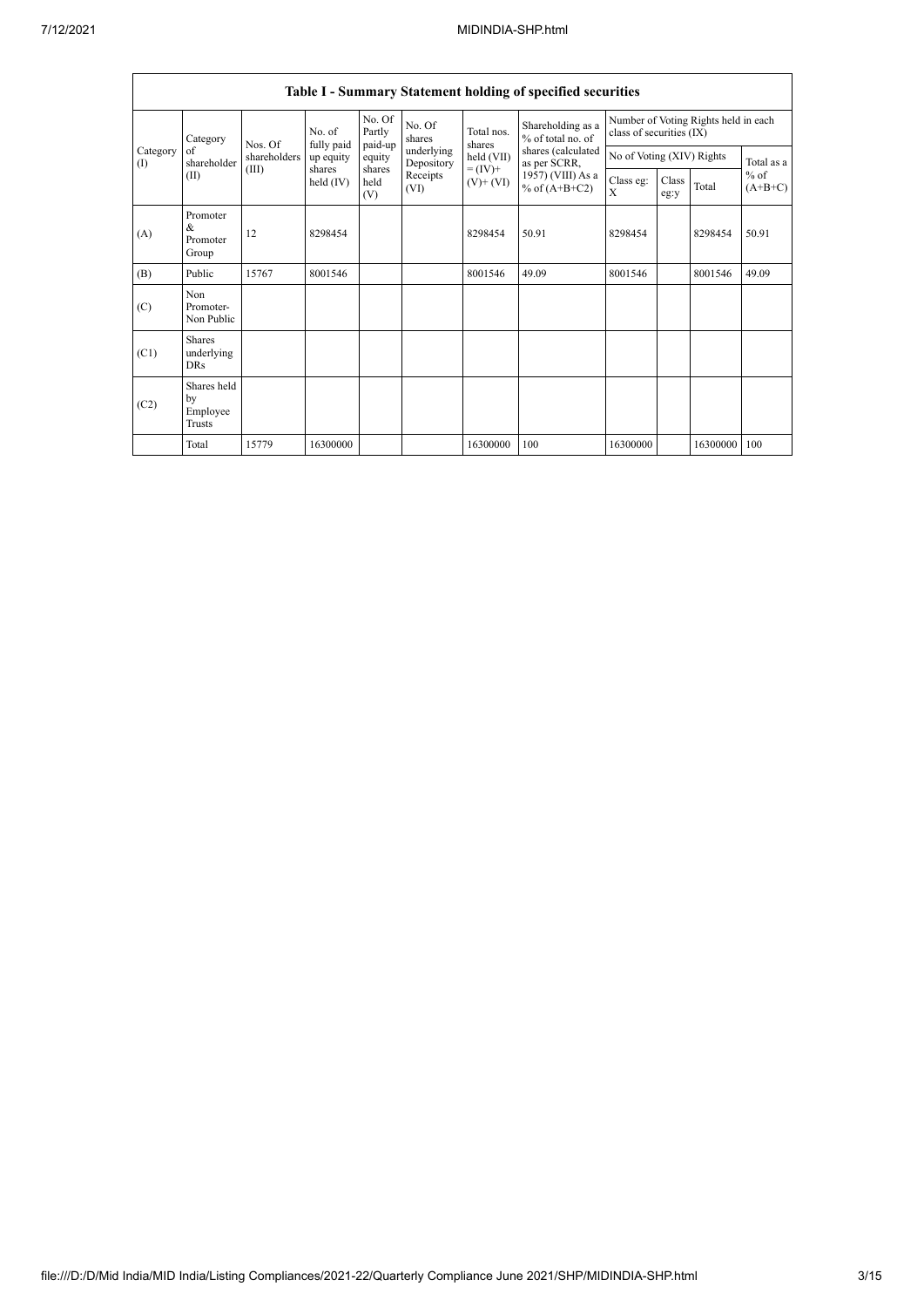|                 | Table I - Summary Statement holding of specified securities |                                                                                                                         |                         |                                                                                                               |                                                                                                                                                                                |                                        |                                                  |                                                                               |                                                         |                                       |  |
|-----------------|-------------------------------------------------------------|-------------------------------------------------------------------------------------------------------------------------|-------------------------|---------------------------------------------------------------------------------------------------------------|--------------------------------------------------------------------------------------------------------------------------------------------------------------------------------|----------------------------------------|--------------------------------------------------|-------------------------------------------------------------------------------|---------------------------------------------------------|---------------------------------------|--|
| Category<br>(1) | Category<br>of<br>shareholder<br>(II)                       | No. Of<br>No. of<br><b>Shares</b><br>Shares<br>Underlying<br>Outstanding<br>convertible<br>securities<br>$(X_i)$<br>(X) | Underlying              | No. Of Shares<br>Underlying<br>Outstanding<br>convertible<br>securities and<br>No. Of<br>Warrants (Xi)<br>(a) | Shareholding, as a %<br>assuming full<br>conversion of<br>convertible securities (<br>as a percentage of<br>diluted share capital)<br>$(XI)=(VII)+(X) As a %$<br>of $(A+B+C2)$ | Number of<br>Locked in<br>shares (XII) |                                                  | Number of<br><b>Shares</b><br>pledged or<br>otherwise<br>encumbered<br>(XIII) |                                                         | Number of<br>equity shares<br>held in |  |
|                 |                                                             |                                                                                                                         | Outstanding<br>Warrants |                                                                                                               |                                                                                                                                                                                | No.<br>(a)                             | As a<br>$%$ of<br>total<br>Shares<br>held<br>(b) | No.<br>(a)                                                                    | As a<br>$%$ of<br>total<br><b>Shares</b><br>held<br>(b) | dematerialized<br>form $(XIV)$        |  |
| (A)             | Promoter<br>$\&$<br>Promoter<br>Group                       |                                                                                                                         |                         |                                                                                                               | 50.91                                                                                                                                                                          |                                        |                                                  |                                                                               |                                                         | 8298454                               |  |
| (B)             | Public                                                      |                                                                                                                         |                         |                                                                                                               | 49.09                                                                                                                                                                          |                                        |                                                  |                                                                               |                                                         | 2514976                               |  |
| (C)             | Non<br>Promoter-<br>Non Public                              |                                                                                                                         |                         |                                                                                                               |                                                                                                                                                                                |                                        |                                                  |                                                                               |                                                         |                                       |  |
| (C1)            | Shares<br>underlying<br><b>DRs</b>                          |                                                                                                                         |                         |                                                                                                               |                                                                                                                                                                                |                                        |                                                  |                                                                               |                                                         |                                       |  |
| (C2)            | Shares held<br>by<br>Employee<br>Trusts                     |                                                                                                                         |                         |                                                                                                               |                                                                                                                                                                                |                                        |                                                  |                                                                               |                                                         |                                       |  |
|                 | Total                                                       |                                                                                                                         |                         |                                                                                                               | 100                                                                                                                                                                            |                                        |                                                  |                                                                               |                                                         | 10813430                              |  |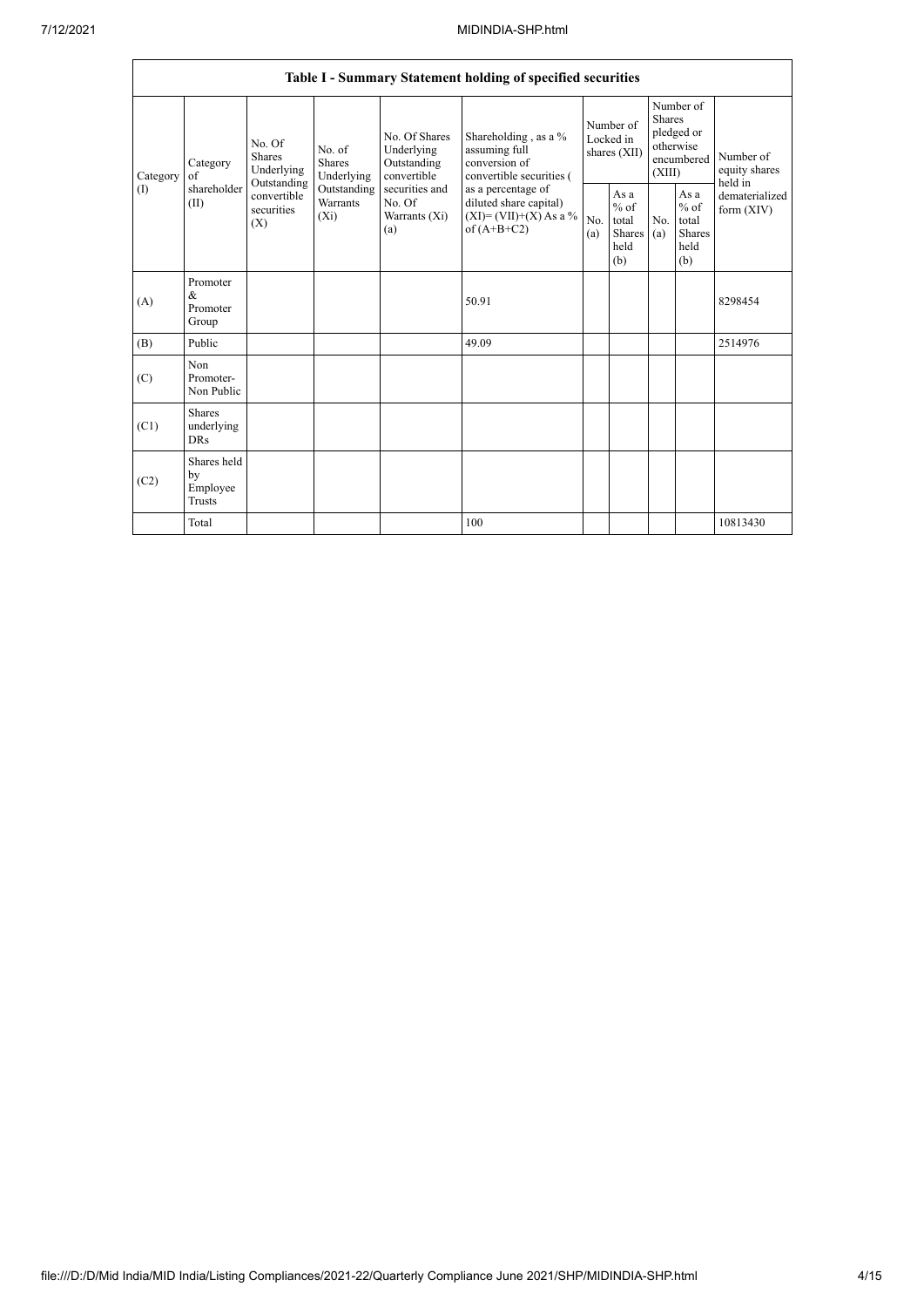| Table II - Statement showing shareholding pattern of the Promoter and Promoter Group           |                                                                                                                        |                                                                              |                                   |                                 |                                    |                             |                                                       |                           |               |                                      |                           |  |
|------------------------------------------------------------------------------------------------|------------------------------------------------------------------------------------------------------------------------|------------------------------------------------------------------------------|-----------------------------------|---------------------------------|------------------------------------|-----------------------------|-------------------------------------------------------|---------------------------|---------------|--------------------------------------|---------------------------|--|
|                                                                                                |                                                                                                                        |                                                                              |                                   | No.<br>Of                       | No. Of                             | Total nos.                  | Shareholding<br>as a % of                             | class of securities (IX)  |               | Number of Voting Rights held in each |                           |  |
| Sr.                                                                                            | Category &<br>Name of the                                                                                              | Nos. Of<br>shareholders                                                      | No. of<br>fully paid<br>up equity | Partly<br>paid-<br>up<br>equity | shares<br>underlying<br>Depository | shares<br>held<br>$(VII) =$ | total no. of<br>shares<br>(calculated as<br>per SCRR, | No of Voting (XIV) Rights |               |                                      | Total<br>as a %<br>of     |  |
|                                                                                                | Shareholders (I)                                                                                                       | (III)                                                                        | shares<br>held $(IV)$             | shares<br>held<br>(V)           | Receipts<br>(VI)                   | $(IV)+$<br>$(V)$ + $(VI)$   | 1957) (VIII)<br>As a % of<br>$(A+B+C2)$               | Class eg:<br>X            | Class<br>eg:y | Total                                | Total<br>Voting<br>rights |  |
| A                                                                                              | Table II - Statement showing shareholding pattern of the Promoter and Promoter Group                                   |                                                                              |                                   |                                 |                                    |                             |                                                       |                           |               |                                      |                           |  |
| (1)                                                                                            | Indian                                                                                                                 |                                                                              |                                   |                                 |                                    |                             |                                                       |                           |               |                                      |                           |  |
| (a)                                                                                            | Individuals/Hindu<br>undivided Family                                                                                  | 11                                                                           | 7725454                           |                                 |                                    | 7725454                     | 47.4                                                  | 7725454                   |               | 7725454                              | 47.4                      |  |
| (d)                                                                                            | Any Other<br>(specify)                                                                                                 | 1                                                                            | 573000                            |                                 |                                    | 573000                      | 3.52                                                  | 573000                    |               | 573000                               | 3.52                      |  |
| Sub-Total<br>(A)(1)                                                                            |                                                                                                                        | 12                                                                           | 8298454                           |                                 |                                    | 8298454                     | 50.91                                                 | 8298454                   |               | 8298454                              | 50.91                     |  |
| (2)                                                                                            | Foreign                                                                                                                |                                                                              |                                   |                                 |                                    |                             |                                                       |                           |               |                                      |                           |  |
| Total<br>Shareholding<br>of Promoter<br>and<br>Promoter<br>Group $(A)=$<br>$(A)(1)+(A)$<br>(2) |                                                                                                                        | 12                                                                           | 8298454                           |                                 |                                    | 8298454                     | 50.91                                                 | 8298454                   |               | 8298454                              | 50.91                     |  |
| B                                                                                              |                                                                                                                        | Table III - Statement showing shareholding pattern of the Public shareholder |                                   |                                 |                                    |                             |                                                       |                           |               |                                      |                           |  |
| (1)                                                                                            | Institutions                                                                                                           |                                                                              |                                   |                                 |                                    |                             |                                                       |                           |               |                                      |                           |  |
| (f)                                                                                            | Financial<br>Institutions/<br>Banks                                                                                    | 3                                                                            | 40800                             |                                 |                                    | 40800                       | 0.25                                                  | 40800                     |               | 40800                                | 0.25                      |  |
| Sub-Total<br>(B)(1)                                                                            |                                                                                                                        | 3                                                                            | 40800                             |                                 |                                    | 40800                       | 0.25                                                  | 40800                     |               | 40800                                | 0.25                      |  |
| $(\sqrt{3})$                                                                                   | Non-institutions                                                                                                       |                                                                              |                                   |                                 |                                    |                             |                                                       |                           |               |                                      |                           |  |
| (a(i))                                                                                         | Individuals -<br>i.Individual<br>shareholders<br>holding nominal<br>share capital up<br>to Rs. 2 lakhs.                | 14709                                                                        | 5561880                           |                                 |                                    | 5561880                     | 34.12                                                 | 5561880                   |               | 5561880                              | 34.12                     |  |
| (a(ii))                                                                                        | Individuals - ii.<br>Individual<br>shareholders<br>holding nominal 22<br>share capital in<br>excess of Rs. 2<br>lakhs. |                                                                              | 1014607                           |                                 |                                    | 1014607                     | 6.22                                                  | 1014607                   |               | 1014607                              | 6.22                      |  |
| (e)                                                                                            | Any Other<br>(specify)                                                                                                 | 1033                                                                         | 1384259                           |                                 |                                    | 1384259                     | 8.49                                                  | 1384259                   |               | 1384259                              | 8.49                      |  |
| Sub-Total<br>(B)(3)                                                                            |                                                                                                                        | 15764                                                                        | 7960746                           |                                 |                                    | 7960746                     | 48.84                                                 | 7960746                   |               | 7960746                              | 48.84                     |  |
| <b>Total Public</b><br>Shareholding<br>$(B)= (B)(1) +$<br>$(B)(2)+(B)$<br>(3)                  |                                                                                                                        | 15767                                                                        | 8001546                           |                                 |                                    | 8001546                     | 49.09                                                 | 8001546                   |               | 8001546                              | 49.09                     |  |
| $\mathbf C$                                                                                    | Table IV - Statement showing shareholding pattern of the Non Promoter- Non Public shareholder                          |                                                                              |                                   |                                 |                                    |                             |                                                       |                           |               |                                      |                           |  |
| Total (<br>$A+B+C2$ )                                                                          |                                                                                                                        | 15779                                                                        | 16300000                          |                                 |                                    | 16300000                    | 100                                                   | 16300000                  |               | 16300000                             | 100                       |  |
| Total<br>$(A+B+C)$                                                                             |                                                                                                                        | 15779                                                                        | 16300000                          |                                 |                                    | 16300000                    | 100                                                   | 16300000                  |               | 16300000                             | 100                       |  |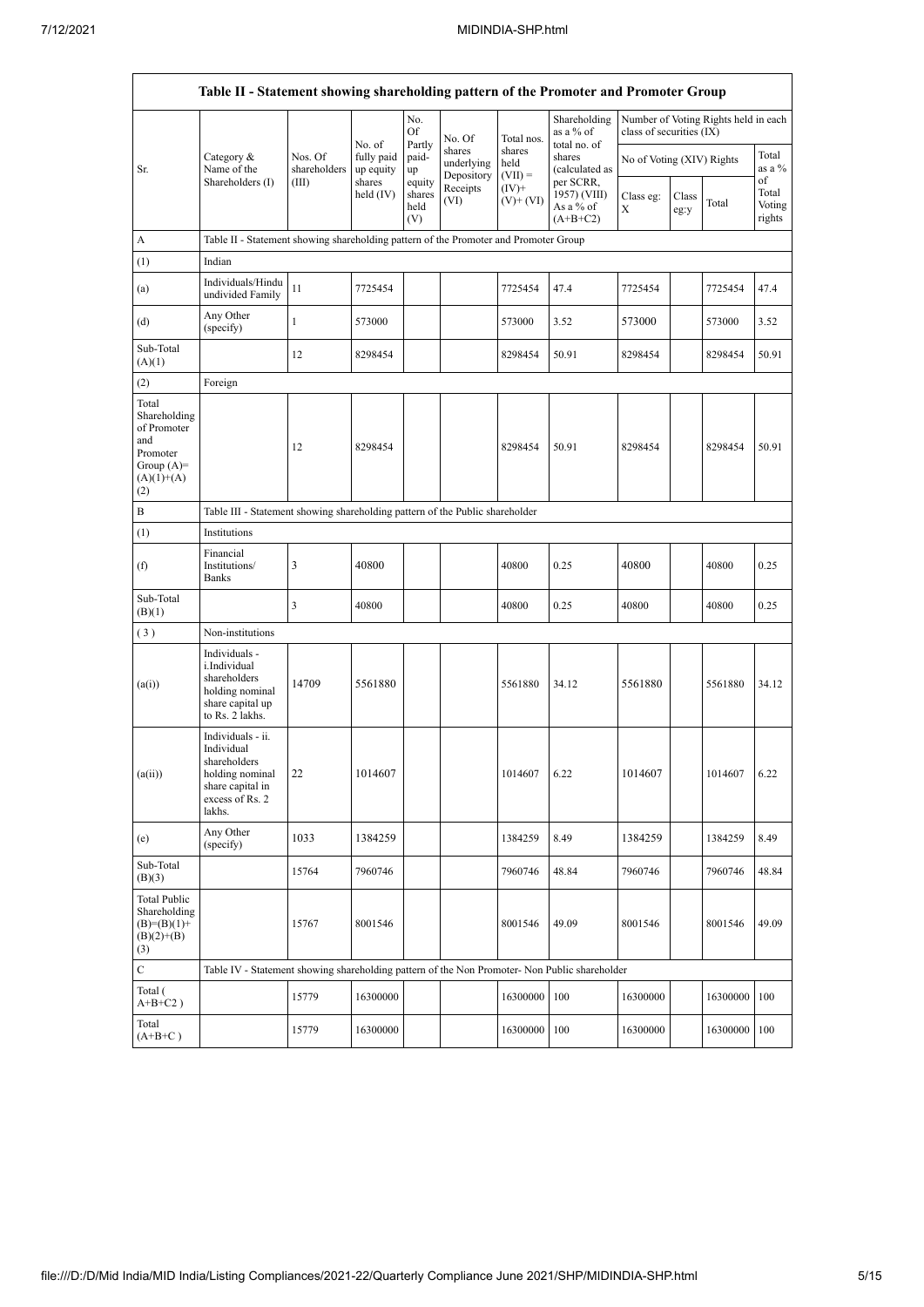| Table II - Statement showing shareholding pattern of the Promoter and Promoter Group    |                                                                          |                                                                                                                     |                                            |                                                                                                                      |            |                                                  |                                                                  |                                       |                                           |  |
|-----------------------------------------------------------------------------------------|--------------------------------------------------------------------------|---------------------------------------------------------------------------------------------------------------------|--------------------------------------------|----------------------------------------------------------------------------------------------------------------------|------------|--------------------------------------------------|------------------------------------------------------------------|---------------------------------------|-------------------------------------------|--|
|                                                                                         | No. Of<br><b>Shares</b><br>Underlying                                    | No. of<br>Shares                                                                                                    | No. Of Shares<br>Underlying<br>Outstanding | Shareholding, as a %<br>assuming full<br>conversion of                                                               |            | Number of<br>Locked in<br>shares (XII)           | Number of Shares<br>pledged or<br>otherwise<br>encumbered (XIII) |                                       | Number of<br>equity shares                |  |
| Sr.                                                                                     | Outstanding<br>convertible<br>securities<br>(X)                          | convertible<br>Underlying<br>Outstanding<br>securities and<br>Warrants<br>No. Of<br>Warrants (Xi)<br>$(X_i)$<br>(a) |                                            | convertible securities (<br>as a percentage of<br>diluted share capital)<br>$(XI)=(VII)+(X) As a$<br>% of $(A+B+C2)$ | No.<br>(a) | As a<br>$%$ of<br>total<br>Shares<br>held<br>(b) | No.<br>(a)                                                       | As a % of total<br>Shares held<br>(b) | held in<br>dematerialized<br>form $(XIV)$ |  |
| А                                                                                       |                                                                          |                                                                                                                     |                                            | Table II - Statement showing shareholding pattern of the Promoter and Promoter Group                                 |            |                                                  |                                                                  |                                       |                                           |  |
| (1)                                                                                     | Indian                                                                   |                                                                                                                     |                                            |                                                                                                                      |            |                                                  |                                                                  |                                       |                                           |  |
| (a)                                                                                     |                                                                          |                                                                                                                     |                                            | 47.4                                                                                                                 |            |                                                  |                                                                  |                                       | 7725454                                   |  |
| (d)                                                                                     |                                                                          |                                                                                                                     |                                            | 3.52                                                                                                                 |            |                                                  |                                                                  |                                       | 573000                                    |  |
| Sub-Total (A)<br>(1)                                                                    |                                                                          |                                                                                                                     |                                            | 50.91                                                                                                                |            |                                                  |                                                                  |                                       | 8298454                                   |  |
| (2)                                                                                     | Foreign                                                                  |                                                                                                                     |                                            |                                                                                                                      |            |                                                  |                                                                  |                                       |                                           |  |
| Total<br>Shareholding<br>of Promoter<br>and Promoter<br>Group $(A)=$<br>$(A)(1)+(A)(2)$ |                                                                          |                                                                                                                     |                                            | 50.91                                                                                                                |            |                                                  |                                                                  |                                       | 8298454                                   |  |
| B                                                                                       |                                                                          | Table III - Statement showing shareholding pattern of the Public shareholder                                        |                                            |                                                                                                                      |            |                                                  |                                                                  |                                       |                                           |  |
| (1)                                                                                     | Institutions                                                             |                                                                                                                     |                                            |                                                                                                                      |            |                                                  |                                                                  |                                       |                                           |  |
| (f)                                                                                     |                                                                          |                                                                                                                     |                                            | 0.25                                                                                                                 |            |                                                  |                                                                  |                                       | 200                                       |  |
| Sub-Total (B)<br>(1)                                                                    |                                                                          |                                                                                                                     |                                            | 0.25                                                                                                                 |            |                                                  |                                                                  |                                       | 200                                       |  |
| (3)                                                                                     | Non-institutions                                                         |                                                                                                                     |                                            |                                                                                                                      |            |                                                  |                                                                  |                                       |                                           |  |
| (a(i))                                                                                  |                                                                          |                                                                                                                     |                                            | 34.12                                                                                                                |            |                                                  |                                                                  |                                       | 1595310                                   |  |
| (a(ii))                                                                                 |                                                                          |                                                                                                                     |                                            | 6.22                                                                                                                 |            |                                                  |                                                                  |                                       | 546107                                    |  |
| (e)                                                                                     |                                                                          |                                                                                                                     |                                            | 8.49                                                                                                                 |            |                                                  |                                                                  |                                       | 373359                                    |  |
| Sub-Total (B)<br>(3)                                                                    |                                                                          |                                                                                                                     |                                            | 48.84                                                                                                                |            |                                                  |                                                                  |                                       | 2514776                                   |  |
| Total Public<br>Shareholding<br>$(B)=(B)(1)+$<br>$(B)(2)+(B)(3)$                        |                                                                          |                                                                                                                     |                                            | 49.09                                                                                                                |            |                                                  |                                                                  |                                       | 2514976                                   |  |
| ${\bf C}$                                                                               |                                                                          |                                                                                                                     |                                            | Table IV - Statement showing shareholding pattern of the Non Promoter- Non Public shareholder                        |            |                                                  |                                                                  |                                       |                                           |  |
| Total (<br>$A+B+C2$ )                                                                   |                                                                          |                                                                                                                     |                                            | 100                                                                                                                  |            |                                                  |                                                                  |                                       | 10813430                                  |  |
| Total<br>$(A+B+C)$                                                                      |                                                                          |                                                                                                                     |                                            | 100                                                                                                                  |            |                                                  |                                                                  |                                       | 10813430                                  |  |
|                                                                                         | Textual<br>Disclosure of notes on shareholding pattern<br>Information(1) |                                                                                                                     |                                            |                                                                                                                      |            |                                                  |                                                                  |                                       |                                           |  |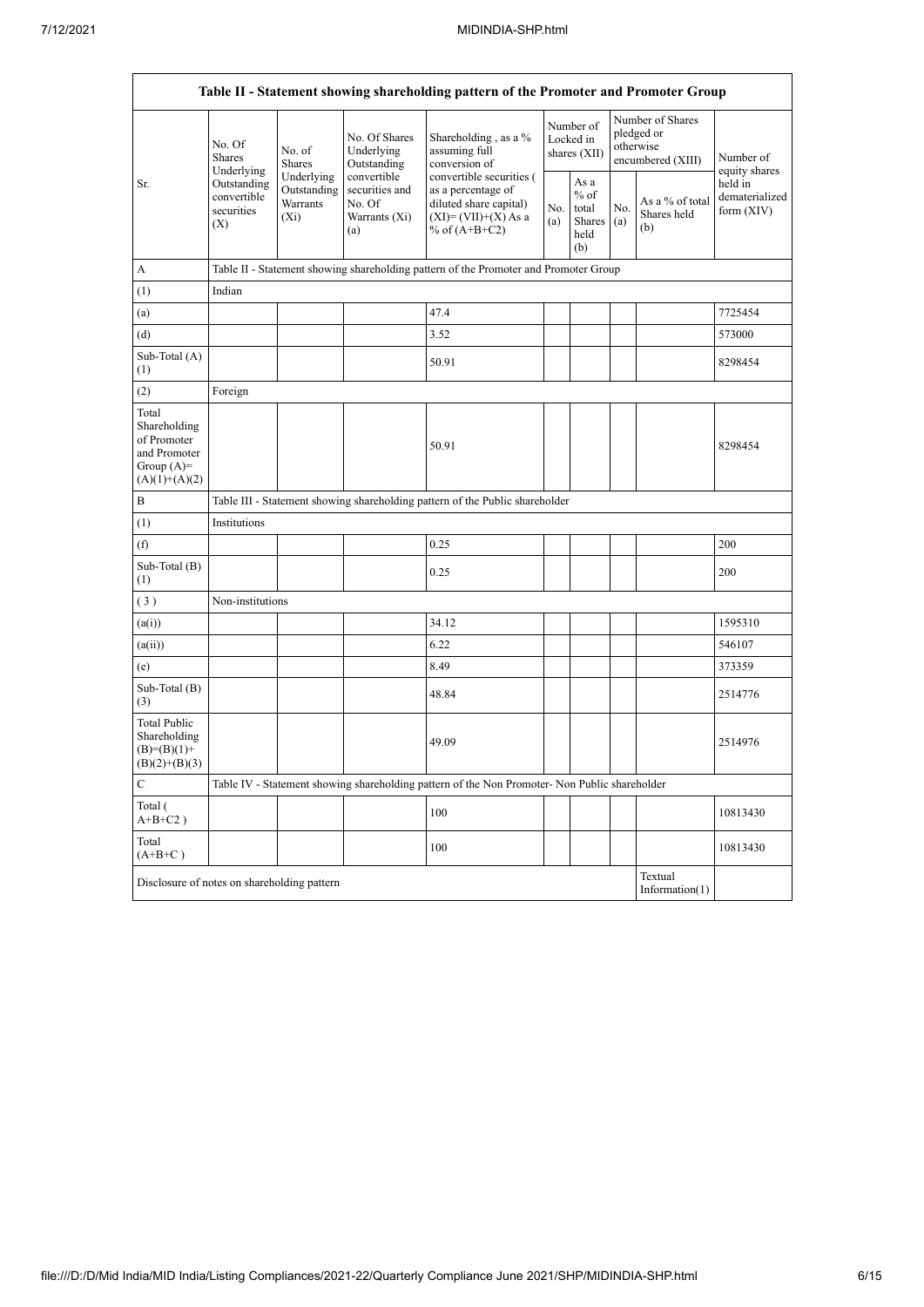|                       | <b>Text Block</b>                                                                                                                                                                                                                                                                                                                                                                                                                                                                                                                                       |
|-----------------------|---------------------------------------------------------------------------------------------------------------------------------------------------------------------------------------------------------------------------------------------------------------------------------------------------------------------------------------------------------------------------------------------------------------------------------------------------------------------------------------------------------------------------------------------------------|
| Textual Information() | The name of Promoter MID INDIA INTERNATIONAL LIMITED has been deleted from the list of<br>promoter $\&$ promoter group of the company from the end of quarter June 2021. Since Registrar of<br>Companies Madhya Pradesh has struck off the name of Company MID INDIA INTERNATIONAL<br>LIMITED from the register of companies and the said Company has been dissolved. Therefore midindia<br>International is no more in exist and ceased from promoter group. Further at present there is no holding<br>in the name of Mid India International Limited. |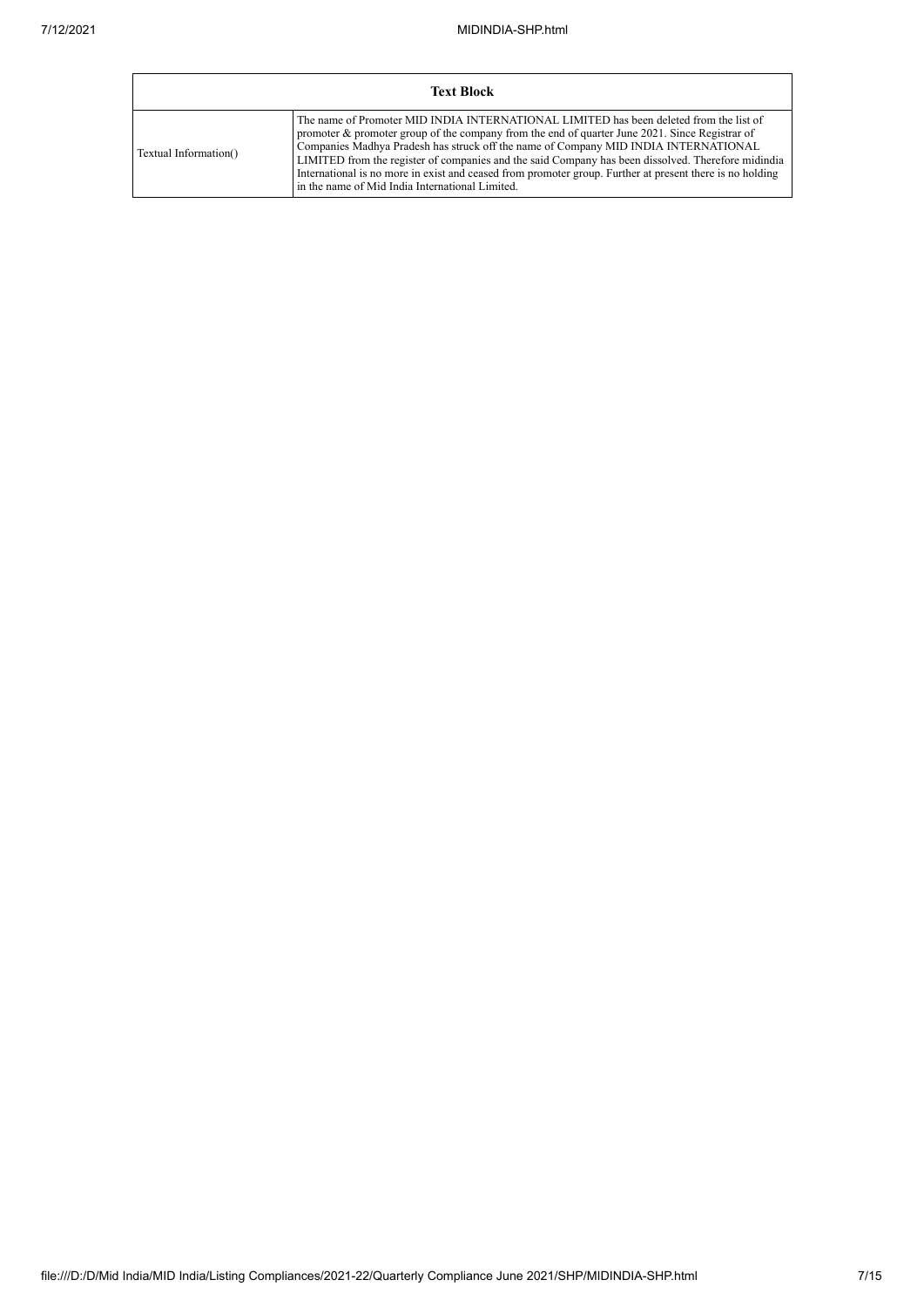| Individuals/Hindu undivided Family                                                                                                                                                         |                                                            |                                    |                                                      |                                     |                                   |                           |                                            |  |  |  |
|--------------------------------------------------------------------------------------------------------------------------------------------------------------------------------------------|------------------------------------------------------------|------------------------------------|------------------------------------------------------|-------------------------------------|-----------------------------------|---------------------------|--------------------------------------------|--|--|--|
| Searial No.                                                                                                                                                                                | $\mathbf{1}$                                               | $\overline{c}$                     | 3                                                    | $\overline{4}$                      | 5                                 | 6                         | $\tau$                                     |  |  |  |
| Name of the<br>Shareholders (I)                                                                                                                                                            | <b>RANCHOD</b><br>PRASAD<br>LAXMI<br><b>NARAYAN</b><br>HUF | <b>PRADEEP</b><br><b>GANEDIWAL</b> | <b>RANCHHOD</b><br><b>PRASAD</b><br><b>GANEDIWAL</b> | <b>PRADYUMN</b><br><b>GANEDIWAL</b> | <b>INDIRA</b><br><b>GANEDIWAL</b> | PRITI<br><b>GANEDIWAL</b> | SUSHILA<br><b>DEVI</b><br><b>GANEDIWAL</b> |  |  |  |
| PAN(II)                                                                                                                                                                                    | AADHR2968B                                                 | ADYPG5554A                         | ADYPG5552G                                           | ADZPG5967A                          | AHEPG1089L                        | AEPPG8597R                | ADYPG5553H                                 |  |  |  |
| No. of fully paid<br>up equity shares<br>held $(IV)$                                                                                                                                       | 3757300                                                    | 1795000                            | 906126                                               | 789130                              | 300000                            | 95000                     | 50000                                      |  |  |  |
| No. Of Partly paid-<br>up equity shares<br>held (V)                                                                                                                                        |                                                            |                                    |                                                      |                                     |                                   |                           |                                            |  |  |  |
| No. Of shares<br>underlying<br>Depository<br>Receipts (VI)                                                                                                                                 |                                                            |                                    |                                                      |                                     |                                   |                           |                                            |  |  |  |
| Total nos. shares<br>held $(VII) = (IV) +$<br>$(V)$ + $(VI)$                                                                                                                               | 3757300                                                    | 1795000                            | 906126                                               | 789130                              | 300000                            | 95000                     | 50000                                      |  |  |  |
| Shareholding as a<br>% of total no. of<br>shares (calculated<br>as per SCRR,<br>1957) (VIII) As a<br>% of $(A+B+C2)$                                                                       | 23.05                                                      | 11.01                              | 5.56                                                 | 4.84                                | 1.84                              | 0.58                      | 0.31                                       |  |  |  |
| Number of Voting Rights held in each class of securities (IX)                                                                                                                              |                                                            |                                    |                                                      |                                     |                                   |                           |                                            |  |  |  |
| Class eg: $X$                                                                                                                                                                              | 3757300                                                    | 1795000                            | 906126                                               | 789130                              | 300000                            | 95000                     | 50000                                      |  |  |  |
| Class eg:y                                                                                                                                                                                 |                                                            |                                    |                                                      |                                     |                                   |                           |                                            |  |  |  |
| Total                                                                                                                                                                                      | 3757300                                                    | 1795000                            | 906126                                               | 789130                              | 300000                            | 95000                     | 50000                                      |  |  |  |
| Total as a % of<br>Total Voting rights                                                                                                                                                     | 23.05                                                      | 11.01                              | 5.56                                                 | 4.84                                | 1.84                              | 0.58                      | 0.31                                       |  |  |  |
| No. Of Shares<br>Underlying<br>Outstanding<br>convertible<br>securities $(X)$                                                                                                              |                                                            |                                    |                                                      |                                     |                                   |                           |                                            |  |  |  |
| No. of Shares<br>Underlying<br>Outstanding<br>Warrants (Xi)                                                                                                                                |                                                            |                                    |                                                      |                                     |                                   |                           |                                            |  |  |  |
| No. Of Shares<br>Underlying<br>Outstanding<br>convertible<br>securities and No.<br>Of Warrants (Xi)<br>(a)                                                                                 |                                                            |                                    |                                                      |                                     |                                   |                           |                                            |  |  |  |
| Shareholding, as a<br>% assuming full<br>conversion of<br>convertible<br>securities (as a<br>percentage of<br>diluted share<br>capital) $(XI)=$<br>$(VII)+(Xi)(a) As a$<br>% of $(A+B+C2)$ | 23.05                                                      | 11.01                              | 5.56                                                 | 4.84                                | 1.84                              | 0.58                      | 0.31                                       |  |  |  |
| Number of Locked in shares (XII)                                                                                                                                                           |                                                            |                                    |                                                      |                                     |                                   |                           |                                            |  |  |  |
| No. (a)                                                                                                                                                                                    |                                                            |                                    |                                                      |                                     |                                   |                           |                                            |  |  |  |
| As a % of total<br>Shares held (b)                                                                                                                                                         |                                                            |                                    |                                                      |                                     |                                   |                           |                                            |  |  |  |
| Number of Shares pledged or otherwise encumbered (XIII)                                                                                                                                    |                                                            |                                    |                                                      |                                     |                                   |                           |                                            |  |  |  |
| No. (a)                                                                                                                                                                                    |                                                            |                                    |                                                      |                                     |                                   |                           |                                            |  |  |  |
| As a % of total<br>Shares held (b)                                                                                                                                                         |                                                            |                                    |                                                      |                                     |                                   |                           |                                            |  |  |  |
| Number of equity<br>shares held in<br>dematerialized<br>form $(XIV)$                                                                                                                       | 3757300                                                    | 1795000                            | 906126                                               | 789130                              | 300000                            | 95000                     | 50000                                      |  |  |  |
| Reason for not providing PAN                                                                                                                                                               |                                                            |                                    |                                                      |                                     |                                   |                           |                                            |  |  |  |
| Reason for not<br>providing PAN                                                                                                                                                            |                                                            |                                    |                                                      |                                     |                                   |                           |                                            |  |  |  |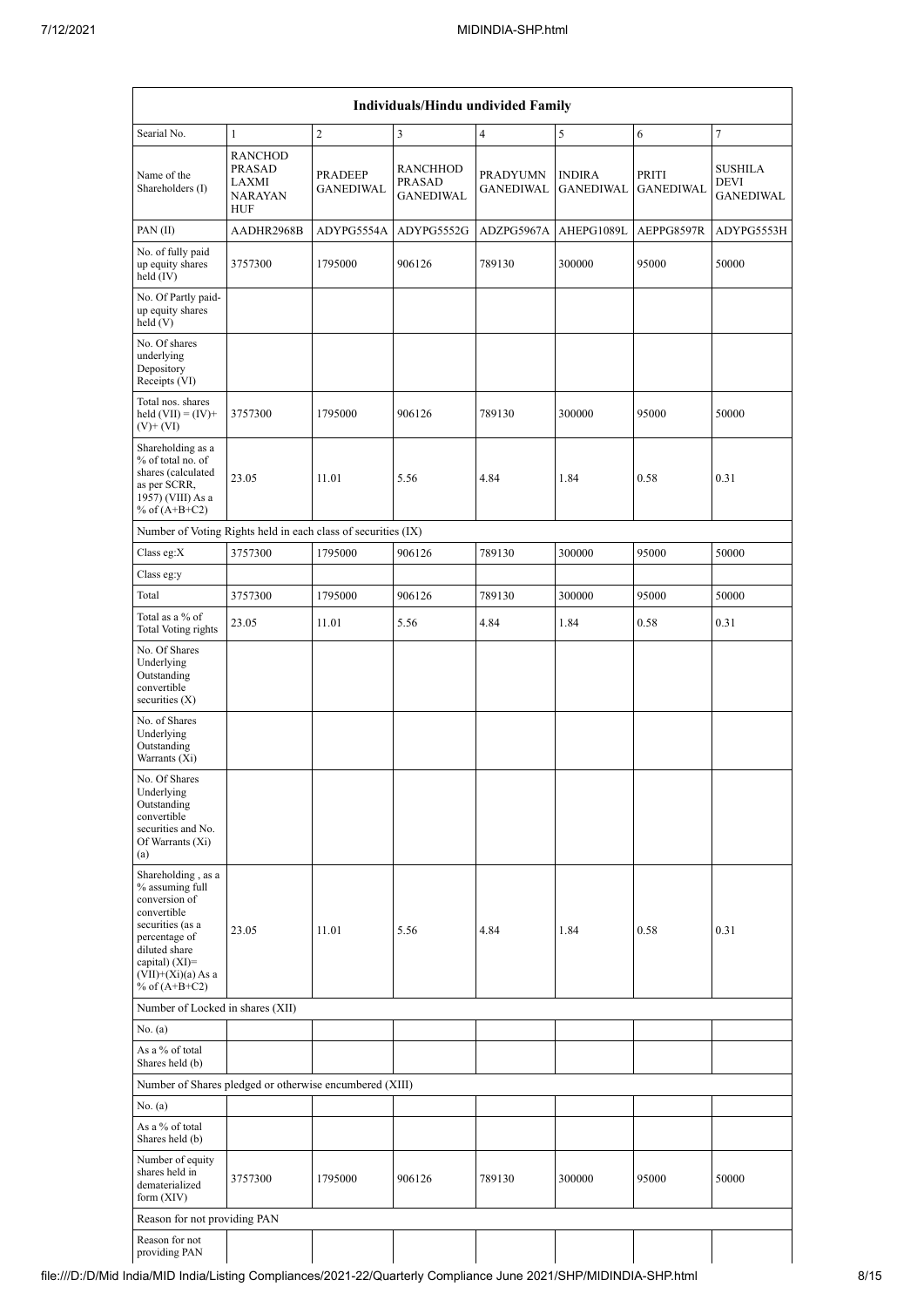| shareholder type | Grour<br>Promoter | Promoter | <b>Promoter</b> | Promoter | Promoter<br>Group | . Promoter<br>Group | Promoter<br>Group |
|------------------|-------------------|----------|-----------------|----------|-------------------|---------------------|-------------------|
|------------------|-------------------|----------|-----------------|----------|-------------------|---------------------|-------------------|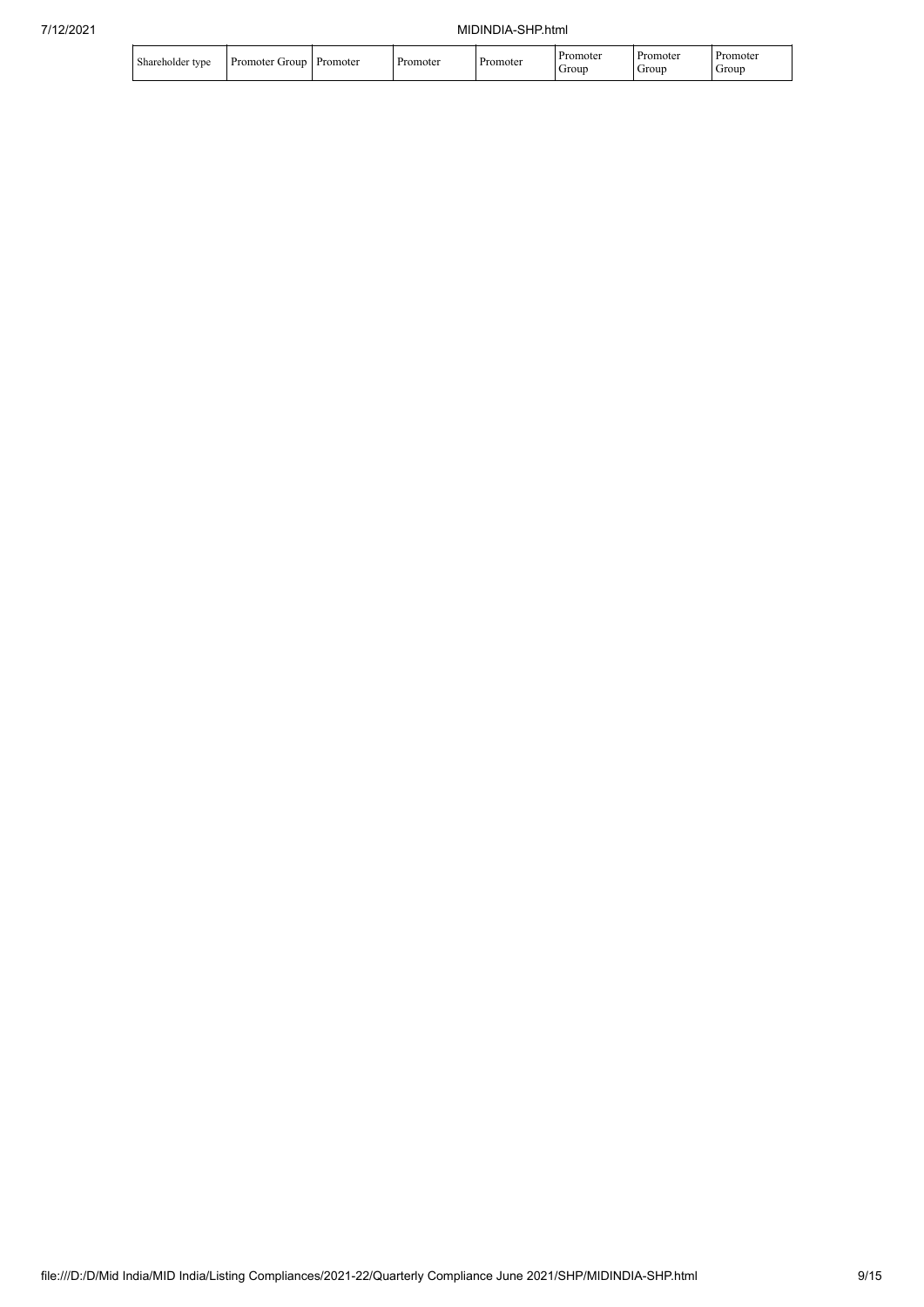| Individuals/Hindu undivided Family                                                                                                                                                         |                                 |                                                               |                                      |                        |                                            |                          |  |  |  |  |
|--------------------------------------------------------------------------------------------------------------------------------------------------------------------------------------------|---------------------------------|---------------------------------------------------------------|--------------------------------------|------------------------|--------------------------------------------|--------------------------|--|--|--|--|
| Searial No.                                                                                                                                                                                | 8                               | 9                                                             | 10                                   | 11                     | 12                                         |                          |  |  |  |  |
| Name of the<br>Shareholders (I)                                                                                                                                                            | <b>NIRMAL</b><br><b>AGARWAL</b> | <b>KANTA BAI</b><br><b>AGRAWAL</b>                            | <b>KRISHNA DAS</b><br><b>AGRAWAL</b> | <b>RITU</b><br>AGRAWAL | <b>SHANKAR PRASAD</b><br><b>MANSINGHKA</b> | Click here to<br>go back |  |  |  |  |
| PAN(II)                                                                                                                                                                                    | ACZPA5279Q                      | ACZPA5280F                                                    | ACRPA3453E                           | AAMPA0956B             | AAUPM4249F                                 | Total                    |  |  |  |  |
| No. of fully paid<br>up equity shares<br>held $(IV)$                                                                                                                                       | 10600                           | 10000                                                         | 7898                                 | 4400                   | $\boldsymbol{0}$                           | 7725454                  |  |  |  |  |
| No. Of Partly paid-<br>up equity shares<br>held(V)                                                                                                                                         |                                 |                                                               |                                      |                        |                                            |                          |  |  |  |  |
| No. Of shares<br>underlying<br>Depository<br>Receipts (VI)                                                                                                                                 |                                 |                                                               |                                      |                        |                                            |                          |  |  |  |  |
| Total nos. shares<br>held $(VII) = (IV) +$<br>$(V)$ + $(VI)$                                                                                                                               | 10600                           | 10000                                                         | 7898                                 | 4400                   | $\boldsymbol{0}$                           | 7725454                  |  |  |  |  |
| Shareholding as a<br>% of total no. of<br>shares (calculated<br>as per SCRR,<br>1957) (VIII) As a<br>% of $(A+B+C2)$                                                                       | 0.07                            | 0.06                                                          | 0.05                                 | 0.03                   | $\boldsymbol{0}$                           | 47.4                     |  |  |  |  |
|                                                                                                                                                                                            |                                 | Number of Voting Rights held in each class of securities (IX) |                                      |                        |                                            |                          |  |  |  |  |
| Class eg:X                                                                                                                                                                                 | 10600                           | 10000                                                         | 7898                                 | 4400                   | $\boldsymbol{0}$                           | 7725454                  |  |  |  |  |
| Class eg:y                                                                                                                                                                                 |                                 |                                                               |                                      |                        |                                            |                          |  |  |  |  |
| Total                                                                                                                                                                                      | 10600                           | 10000                                                         | 7898                                 | 4400                   | $\boldsymbol{0}$                           | 7725454                  |  |  |  |  |
| Total as a % of<br>Total Voting rights                                                                                                                                                     | 0.07                            | 0.06                                                          | 0.05                                 | 0.03                   | $\boldsymbol{0}$                           | 47.4                     |  |  |  |  |
| No. Of Shares<br>Underlying<br>Outstanding<br>convertible<br>securities $(X)$                                                                                                              |                                 |                                                               |                                      |                        |                                            |                          |  |  |  |  |
| No. of Shares<br>Underlying<br>Outstanding<br>Warrants (Xi)                                                                                                                                |                                 |                                                               |                                      |                        |                                            |                          |  |  |  |  |
| No. Of Shares<br>Underlying<br>Outstanding<br>convertible<br>securities and No.<br>Of Warrants (Xi)<br>(a)                                                                                 |                                 |                                                               |                                      |                        |                                            |                          |  |  |  |  |
| Shareholding, as a<br>% assuming full<br>conversion of<br>convertible<br>securities (as a<br>percentage of<br>diluted share<br>capital) $(XI)=$<br>$(VII)+(Xi)(a) As a$<br>% of $(A+B+C2)$ | 0.07                            | 0.06                                                          | 0.05                                 | 0.03                   | $\boldsymbol{0}$                           | 47.4                     |  |  |  |  |
| Number of Locked in shares (XII)                                                                                                                                                           |                                 |                                                               |                                      |                        |                                            |                          |  |  |  |  |
| No. (a)                                                                                                                                                                                    |                                 |                                                               |                                      |                        |                                            |                          |  |  |  |  |
| As a % of total<br>Shares held (b)                                                                                                                                                         |                                 |                                                               |                                      |                        |                                            |                          |  |  |  |  |
|                                                                                                                                                                                            |                                 | Number of Shares pledged or otherwise encumbered (XIII)       |                                      |                        |                                            |                          |  |  |  |  |
| No. (a)                                                                                                                                                                                    |                                 |                                                               |                                      |                        |                                            |                          |  |  |  |  |
| As a % of total<br>Shares held (b)                                                                                                                                                         |                                 |                                                               |                                      |                        |                                            |                          |  |  |  |  |
| Number of equity<br>shares held in<br>dematerialized<br>form $(XIV)$                                                                                                                       | 10600                           | 10000                                                         | 7898                                 | 4400                   | $\boldsymbol{0}$                           | 7725454                  |  |  |  |  |
| Reason for not providing PAN                                                                                                                                                               |                                 |                                                               |                                      |                        |                                            |                          |  |  |  |  |
| Reason for not<br>providing PAN                                                                                                                                                            |                                 |                                                               |                                      |                        |                                            |                          |  |  |  |  |
| Shareholder type                                                                                                                                                                           | Promoter<br>Group               | Promoter Group                                                | Promoter Group                       | Promoter<br>Group      | Promoter Group                             |                          |  |  |  |  |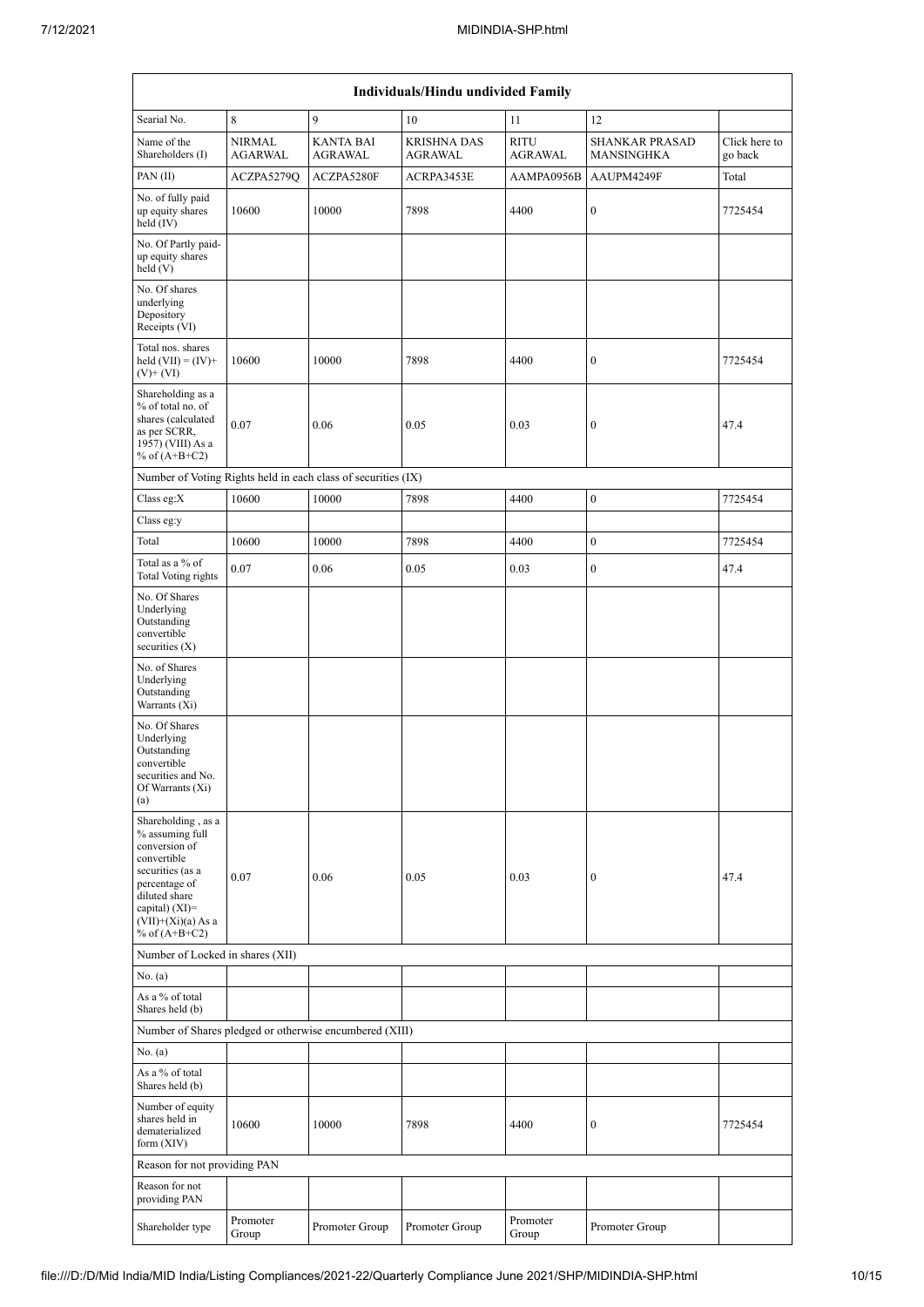| Any Other (specify)                                                                                                                                                                    |                                                               |                       |  |  |  |  |  |  |
|----------------------------------------------------------------------------------------------------------------------------------------------------------------------------------------|---------------------------------------------------------------|-----------------------|--|--|--|--|--|--|
| Searial No.                                                                                                                                                                            | $1\,$                                                         |                       |  |  |  |  |  |  |
| Category                                                                                                                                                                               | <b>Bodies Corporate</b>                                       | Click here to go back |  |  |  |  |  |  |
| Name of the<br>Shareholders (I)                                                                                                                                                        | GANEDIWAL FINANCE AND LEASEING PRIVATE LIMITED                |                       |  |  |  |  |  |  |
| PAN $(II)$                                                                                                                                                                             | AAACG5936E                                                    | Total                 |  |  |  |  |  |  |
| No. of the<br>Shareholders (I)                                                                                                                                                         | $\mathbf{1}$                                                  | 1                     |  |  |  |  |  |  |
| No. of fully paid<br>up equity shares<br>held (IV)                                                                                                                                     | 573000                                                        | 573000                |  |  |  |  |  |  |
| No. Of Partly paid-<br>up equity shares<br>held(V)                                                                                                                                     |                                                               |                       |  |  |  |  |  |  |
| No. Of shares<br>underlying<br>Depository<br>Receipts (VI)                                                                                                                             |                                                               |                       |  |  |  |  |  |  |
| Total nos. shares<br>held $(VII) = (IV) +$<br>$(V)$ + $(VI)$                                                                                                                           | 573000                                                        | 573000                |  |  |  |  |  |  |
| Shareholding as a<br>% of total no. of<br>shares (calculated<br>as per SCRR,<br>1957) (VIII) As a<br>% of $(A+B+C2)$                                                                   | 3.52                                                          | 3.52                  |  |  |  |  |  |  |
|                                                                                                                                                                                        | Number of Voting Rights held in each class of securities (IX) |                       |  |  |  |  |  |  |
| Class eg: X                                                                                                                                                                            | 573000                                                        | 573000                |  |  |  |  |  |  |
| Class eg:y                                                                                                                                                                             |                                                               |                       |  |  |  |  |  |  |
| Total                                                                                                                                                                                  | 573000                                                        | 573000                |  |  |  |  |  |  |
| Total as a % of<br><b>Total Voting rights</b>                                                                                                                                          | 3.52                                                          | 3.52                  |  |  |  |  |  |  |
| No. Of Shares<br>Underlying<br>Outstanding<br>convertible<br>securities $(X)$                                                                                                          |                                                               |                       |  |  |  |  |  |  |
| No. of Shares<br>Underlying<br>Outstanding<br>Warrants (Xi)                                                                                                                            |                                                               |                       |  |  |  |  |  |  |
| No. Of Shares<br>Underlying<br>Outstanding<br>convertible<br>securities and No.<br>Of Warrants (Xi)<br>(a)                                                                             |                                                               |                       |  |  |  |  |  |  |
| Shareholding, as a<br>% assuming full<br>conversion of<br>convertible<br>securities (as a<br>percentage of<br>diluted share<br>capital) $(XI)=$<br>$(VII)+(X)$ As a %<br>of $(A+B+C2)$ | 3.52                                                          | 3.52                  |  |  |  |  |  |  |
| Number of Locked in shares (XII)                                                                                                                                                       |                                                               |                       |  |  |  |  |  |  |
| No. (a)                                                                                                                                                                                |                                                               |                       |  |  |  |  |  |  |
| As a % of total<br>Shares held (b)                                                                                                                                                     |                                                               |                       |  |  |  |  |  |  |
|                                                                                                                                                                                        | Number of Shares pledged or otherwise encumbered (XIII)       |                       |  |  |  |  |  |  |
| No. (a)                                                                                                                                                                                |                                                               |                       |  |  |  |  |  |  |
| As a % of total<br>Shares held (b)                                                                                                                                                     |                                                               |                       |  |  |  |  |  |  |
| Number of equity<br>shares held in<br>dematerialized<br>form $(XIV)$                                                                                                                   | 573000                                                        | 573000                |  |  |  |  |  |  |
| Reason for not providing PAN                                                                                                                                                           |                                                               |                       |  |  |  |  |  |  |
| Reason for not                                                                                                                                                                         |                                                               |                       |  |  |  |  |  |  |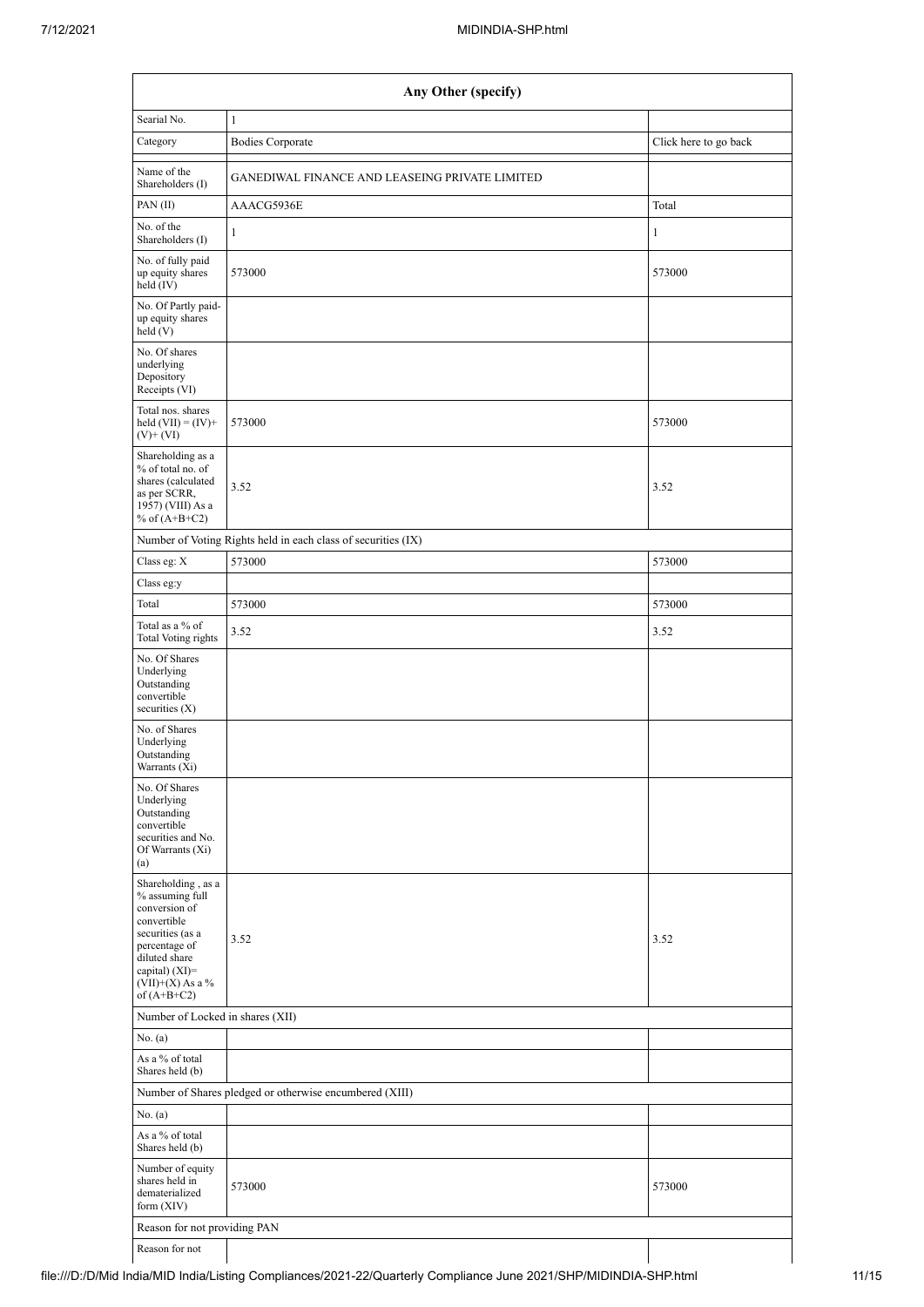| providing PAN                |                     |  |
|------------------------------|---------------------|--|
| Shareholder type<br>$\sim$ 1 | Promoter C<br>Group |  |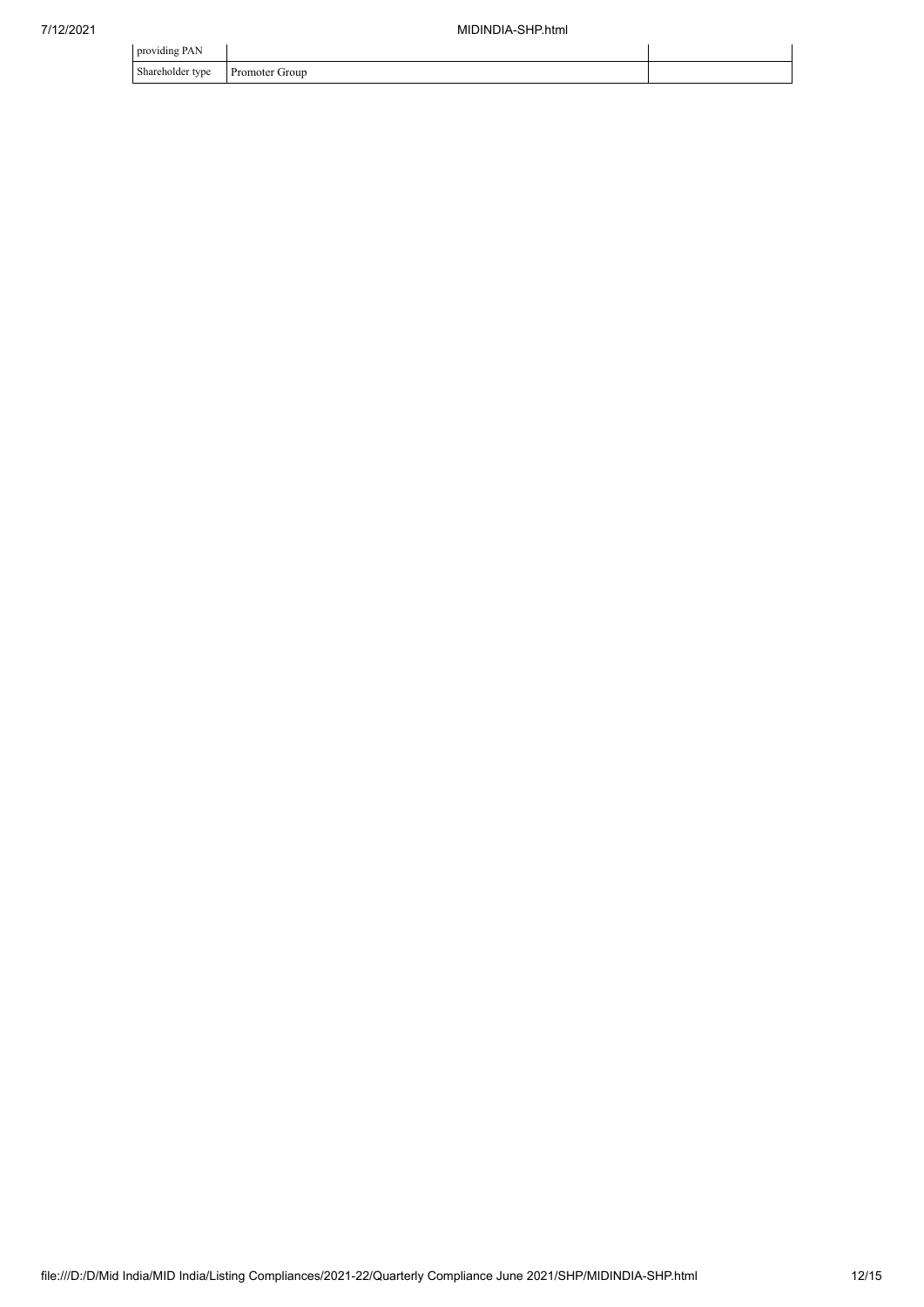$\overline{1}$ 

 $\overline{\mathsf{I}}$ 

| Individuals - ii. Individual shareholders holding nominal share capital in excess of Rs. 2 lakhs.                                                                                       |                                                               |                       |  |  |  |  |  |  |  |
|-----------------------------------------------------------------------------------------------------------------------------------------------------------------------------------------|---------------------------------------------------------------|-----------------------|--|--|--|--|--|--|--|
| Searial No.                                                                                                                                                                             | $\mathbf{1}$                                                  |                       |  |  |  |  |  |  |  |
| Name of the<br>Shareholders (I)                                                                                                                                                         | GIRDHARI SAGARMAL BIYANI                                      | Click here to go back |  |  |  |  |  |  |  |
| PAN(II)                                                                                                                                                                                 | AADPB5632N                                                    | Total                 |  |  |  |  |  |  |  |
| No. of fully paid<br>up equity shares<br>held $(IV)$                                                                                                                                    | 239300                                                        | 239300                |  |  |  |  |  |  |  |
| No. Of Partly paid-<br>up equity shares<br>$\text{held}$ (V)                                                                                                                            |                                                               |                       |  |  |  |  |  |  |  |
| No. Of shares<br>underlying<br>Depository<br>Receipts (VI)                                                                                                                              |                                                               |                       |  |  |  |  |  |  |  |
| Total nos. shares<br>held $(VII) = (IV) +$<br>$(V)$ + $(VI)$                                                                                                                            | 239300                                                        | 239300                |  |  |  |  |  |  |  |
| Shareholding as a<br>% of total no. of<br>shares (calculated<br>as per SCRR,<br>1957) (VIII) As a<br>% of $(A+B+C2)$                                                                    | 1.47                                                          | 1.47                  |  |  |  |  |  |  |  |
|                                                                                                                                                                                         | Number of Voting Rights held in each class of securities (IX) |                       |  |  |  |  |  |  |  |
| Class eg: X                                                                                                                                                                             | 239300                                                        | 239300                |  |  |  |  |  |  |  |
| Class eg:y                                                                                                                                                                              |                                                               |                       |  |  |  |  |  |  |  |
| Total                                                                                                                                                                                   | 239300                                                        | 239300                |  |  |  |  |  |  |  |
| Total as a % of<br><b>Total Voting rights</b>                                                                                                                                           | 1.47                                                          | 1.47                  |  |  |  |  |  |  |  |
| No. Of Shares<br>Underlying<br>Outstanding<br>convertible<br>securities $(X)$                                                                                                           |                                                               |                       |  |  |  |  |  |  |  |
| No. of Shares<br>Underlying<br>Outstanding<br>Warrants (Xi)                                                                                                                             |                                                               |                       |  |  |  |  |  |  |  |
| No. Of Shares<br>Underlying<br>Outstanding<br>convertible<br>securities and No.<br>Of Warrants (Xi)<br>(a)                                                                              |                                                               |                       |  |  |  |  |  |  |  |
| Shareholding, as a<br>% assuming full<br>conversion of<br>convertible<br>securities (as a<br>percentage of<br>diluted share<br>capital) $(XI)$ =<br>$(VII)+(X)$ As a %<br>of $(A+B+C2)$ | 1.47                                                          | 1.47                  |  |  |  |  |  |  |  |
| Number of Locked in shares (XII)                                                                                                                                                        |                                                               |                       |  |  |  |  |  |  |  |
| No. (a)                                                                                                                                                                                 |                                                               |                       |  |  |  |  |  |  |  |
| As a % of total<br>Shares held (b)                                                                                                                                                      |                                                               |                       |  |  |  |  |  |  |  |
| Number of equity<br>shares held in<br>dematerialized<br>form $(XIV)$                                                                                                                    | 170500                                                        | 170500                |  |  |  |  |  |  |  |
| Reason for not providing PAN                                                                                                                                                            |                                                               |                       |  |  |  |  |  |  |  |
| Reason for not<br>providing PAN                                                                                                                                                         |                                                               |                       |  |  |  |  |  |  |  |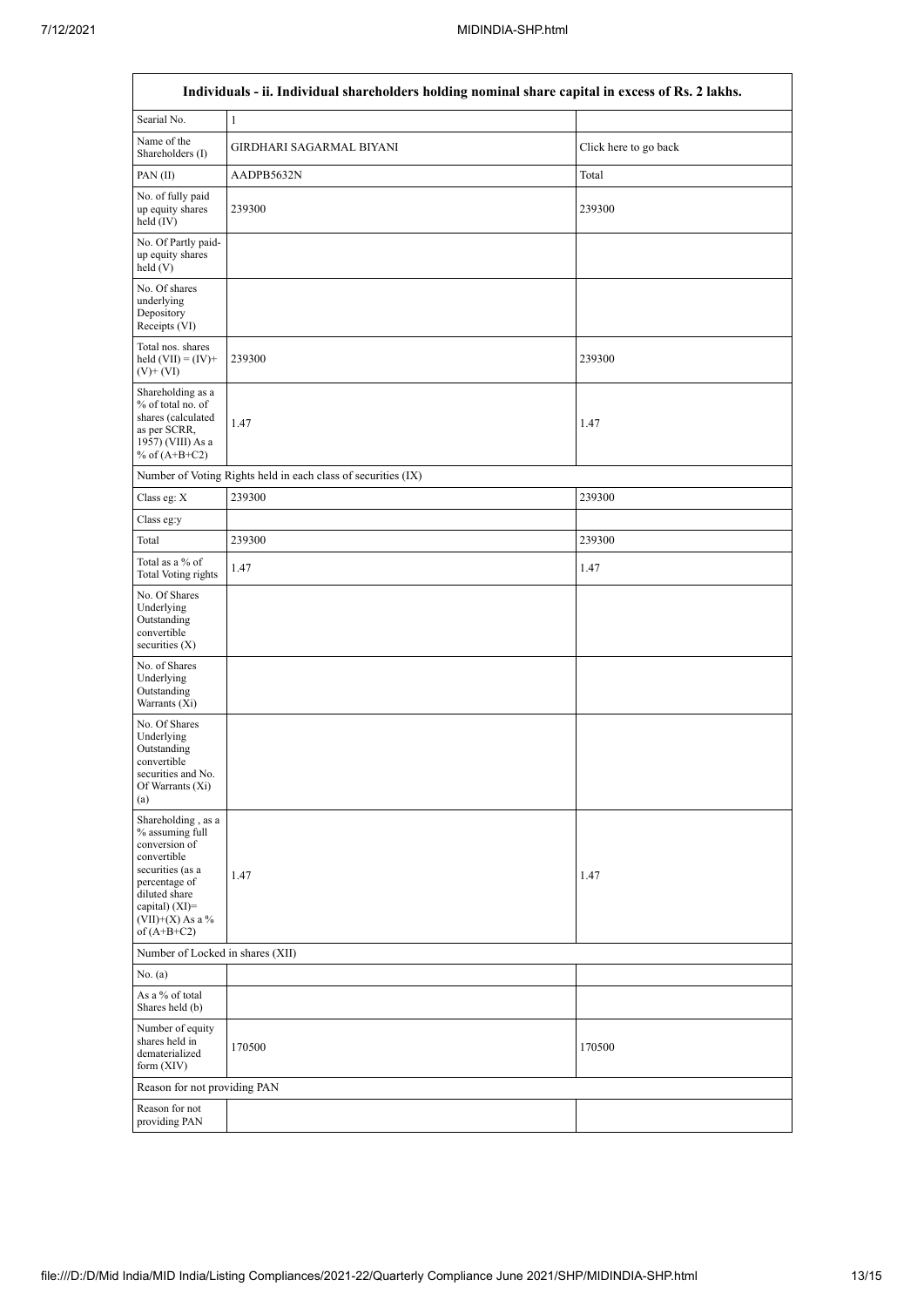| Any Other (specify)                                                                                                                                                                    |                            |                                                               |                                     |                                           |                          |  |  |  |
|----------------------------------------------------------------------------------------------------------------------------------------------------------------------------------------|----------------------------|---------------------------------------------------------------|-------------------------------------|-------------------------------------------|--------------------------|--|--|--|
| Searial No.                                                                                                                                                                            | $1\,$                      | $\overline{c}$                                                | $\overline{3}$                      | $\overline{4}$                            |                          |  |  |  |
| Category                                                                                                                                                                               | <b>Bodies</b><br>Corporate | Non-Resident Indian<br>(NRI)                                  | Overseas Corporate<br><b>Bodies</b> | <b>Bodies Corporate</b>                   |                          |  |  |  |
| Category / More<br>than 1 percentage                                                                                                                                                   | Category                   | Category                                                      | Category                            | More than 1 percentage of<br>shareholding |                          |  |  |  |
| Name of the<br>Shareholders (I)                                                                                                                                                        |                            |                                                               |                                     | HIMMAT FINLEASE PRIVATE<br><b>LIMITED</b> | Click here to go<br>back |  |  |  |
| PAN(II)                                                                                                                                                                                |                            |                                                               |                                     | AABCH7986E                                | Total                    |  |  |  |
| No. of the<br>Shareholders (I)                                                                                                                                                         | 80                         | 952                                                           | 1                                   | 1                                         | 1033                     |  |  |  |
| No. of fully paid<br>up equity shares<br>held (IV)                                                                                                                                     | 770070                     | 613689                                                        | 500                                 | 167040                                    | 1384259                  |  |  |  |
| No. Of Partly paid-<br>up equity shares<br>held(V)                                                                                                                                     |                            |                                                               |                                     |                                           |                          |  |  |  |
| No. Of shares<br>underlying<br>Depository<br>Receipts (VI)                                                                                                                             |                            |                                                               |                                     |                                           |                          |  |  |  |
| Total nos. shares<br>held $(VII) = (IV) +$<br>$(V)$ + $(VI)$                                                                                                                           | 770070                     | 613689                                                        | 500                                 | 167040                                    | 1384259                  |  |  |  |
| Shareholding as a<br>% of total no. of<br>shares (calculated<br>as per SCRR,<br>1957) (VIII) As a<br>% of $(A+B+C2)$                                                                   | 4.72                       | 3.76                                                          | $\boldsymbol{0}$                    | 1.02                                      | 8.48                     |  |  |  |
|                                                                                                                                                                                        |                            | Number of Voting Rights held in each class of securities (IX) |                                     |                                           |                          |  |  |  |
| Class eg: X                                                                                                                                                                            | 770070                     | 613689                                                        | 500                                 | 167040                                    | 1384259                  |  |  |  |
| Class eg:y                                                                                                                                                                             |                            |                                                               |                                     |                                           |                          |  |  |  |
| Total                                                                                                                                                                                  | 770070                     | 613689                                                        | 500                                 | 167040                                    | 1384259                  |  |  |  |
| Total as a % of<br><b>Total Voting rights</b>                                                                                                                                          | 4.72                       | 3.76                                                          | $\boldsymbol{0}$                    | 1.02                                      | 8.48                     |  |  |  |
| No. Of Shares<br>Underlying<br>Outstanding<br>convertible<br>securities $(X)$                                                                                                          |                            |                                                               |                                     |                                           |                          |  |  |  |
| No. of Shares<br>Underlying<br>Outstanding<br>Warrants (Xi)                                                                                                                            |                            |                                                               |                                     |                                           |                          |  |  |  |
| No. Of Shares<br>Underlying<br>Outstanding<br>convertible<br>securities and No.<br>Of Warrants (Xi)<br>(a)                                                                             |                            |                                                               |                                     |                                           |                          |  |  |  |
| Shareholding, as a<br>% assuming full<br>conversion of<br>convertible<br>securities (as a<br>percentage of<br>diluted share<br>capital) $(XI)=$<br>$(VII)+(X)$ As a %<br>of $(A+B+C2)$ | 4.72                       | 3.76                                                          | $\boldsymbol{0}$                    | 1.02                                      | 8.48                     |  |  |  |
| Number of Locked in shares (XII)                                                                                                                                                       |                            |                                                               |                                     |                                           |                          |  |  |  |
| No. (a)                                                                                                                                                                                |                            |                                                               |                                     |                                           |                          |  |  |  |
| As a % of total<br>Shares held (b)                                                                                                                                                     |                            |                                                               |                                     |                                           |                          |  |  |  |
| Number of equity<br>shares held in<br>dematerialized<br>form $(XIV)$                                                                                                                   | 341470                     | 31889                                                         | $\boldsymbol{0}$                    | 167040                                    | 373359                   |  |  |  |
| Reason for not providing PAN                                                                                                                                                           |                            |                                                               |                                     |                                           |                          |  |  |  |
| Reason for not<br>providing PAN                                                                                                                                                        |                            |                                                               |                                     |                                           |                          |  |  |  |